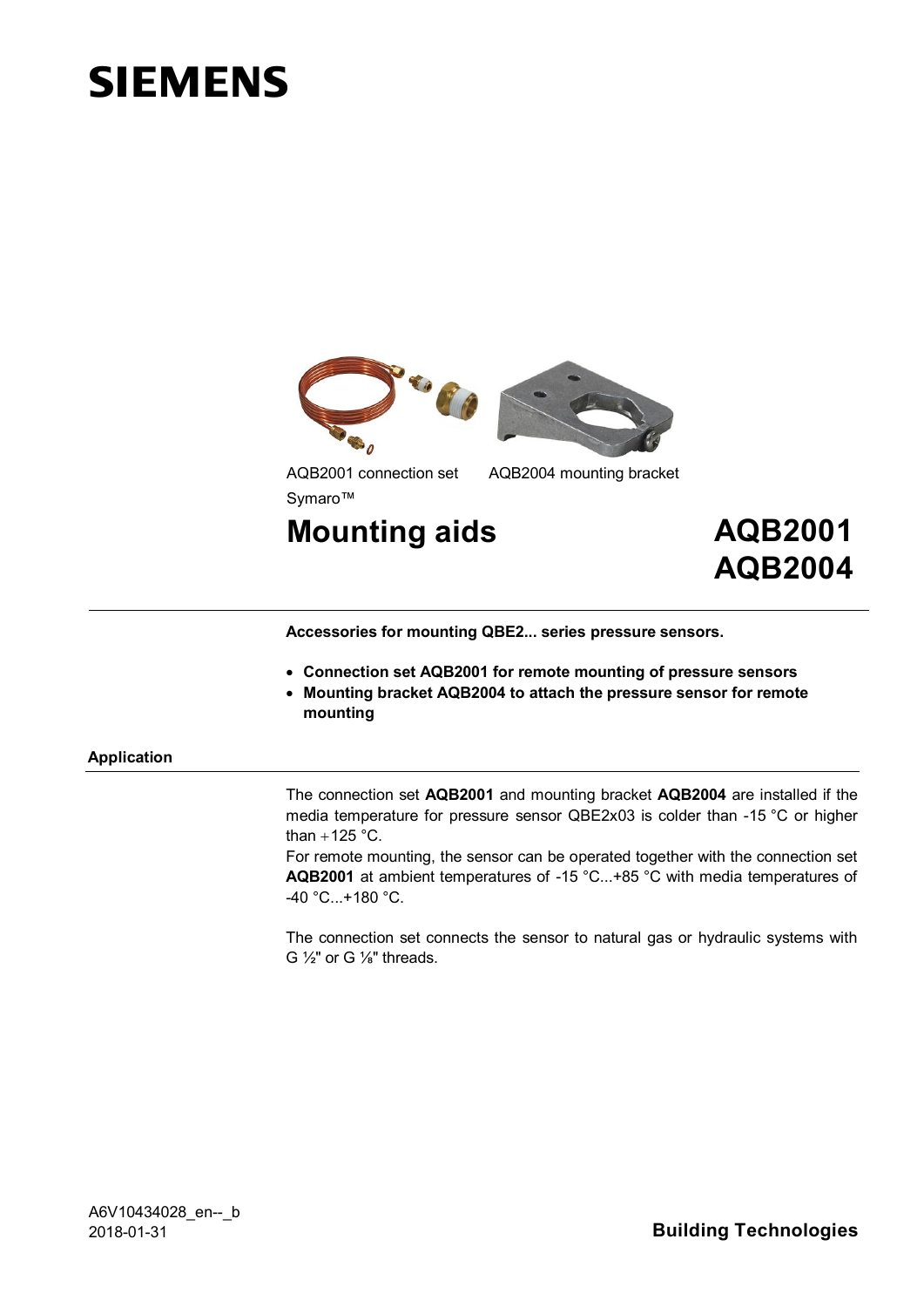| <b>Type</b> | Order number (SSN)    | <b>Product designation</b> |
|-------------|-----------------------|----------------------------|
|             | AQB2001   S55720-S116 | Connection set             |
|             | AQB2004 S55720-S318   | Mounting bracket           |

## **Ordering and delivery**

To order accessories, indicate the type, order number, and product designation.

**Example**

| <b>Product</b><br>no. (ASN) | Order number (SSN) Product designation |                |
|-----------------------------|----------------------------------------|----------------|
| AQB2001                     | S55720-S116                            | Connection set |

AQB2001 and AQB2004 are each supplied with mounting instructions.

### **Equipment combinations**

The mounting bracket **AQB2004** can be used with series QBE2x03 and QBE2x04. Connection set **AQB2001** is designed for use with series QBE2x03.

# **Mechanical design**

| <b>AQB2001</b>               | Connection set AQB2001 consists of:<br>1 m copper capillary line with brass connecting nut<br>Brass thread adaptor G 1/ <sub>8</sub> " wrapped in PTFE<br>٠<br>Brass thread adaptor G $\frac{1}{8}$ " / G $\frac{1}{2}$ " wrapped in PTFE<br>Brass thread adaptor M5<br>Copper washer                                                               |  |
|------------------------------|-----------------------------------------------------------------------------------------------------------------------------------------------------------------------------------------------------------------------------------------------------------------------------------------------------------------------------------------------------|--|
| AQB2004                      | The mounting bracket is supplied with fixing screw M4x8.                                                                                                                                                                                                                                                                                            |  |
| <b>Mounting instructions</b> |                                                                                                                                                                                                                                                                                                                                                     |  |
|                              | The sensor can be operated in detached installation at ambient temperatures up to<br>85 °C (-15 °C) and at media temperatures up to 180 °C (-40 °C). In this case, en-<br>sure the cooling output of the copper lines are not reduced by other heat sources<br>or by blocked air circulation. Permissible pressure is limited to 93 bar at tempera- |  |

Ensure that no condensation reaches the pressure sensor.

Connection set **AQB2001** is supplied with mounting instruction M1929 and mounting bracket **AQB2004** with mounting instructions A6V10448569.

2/6

tures >120 °C.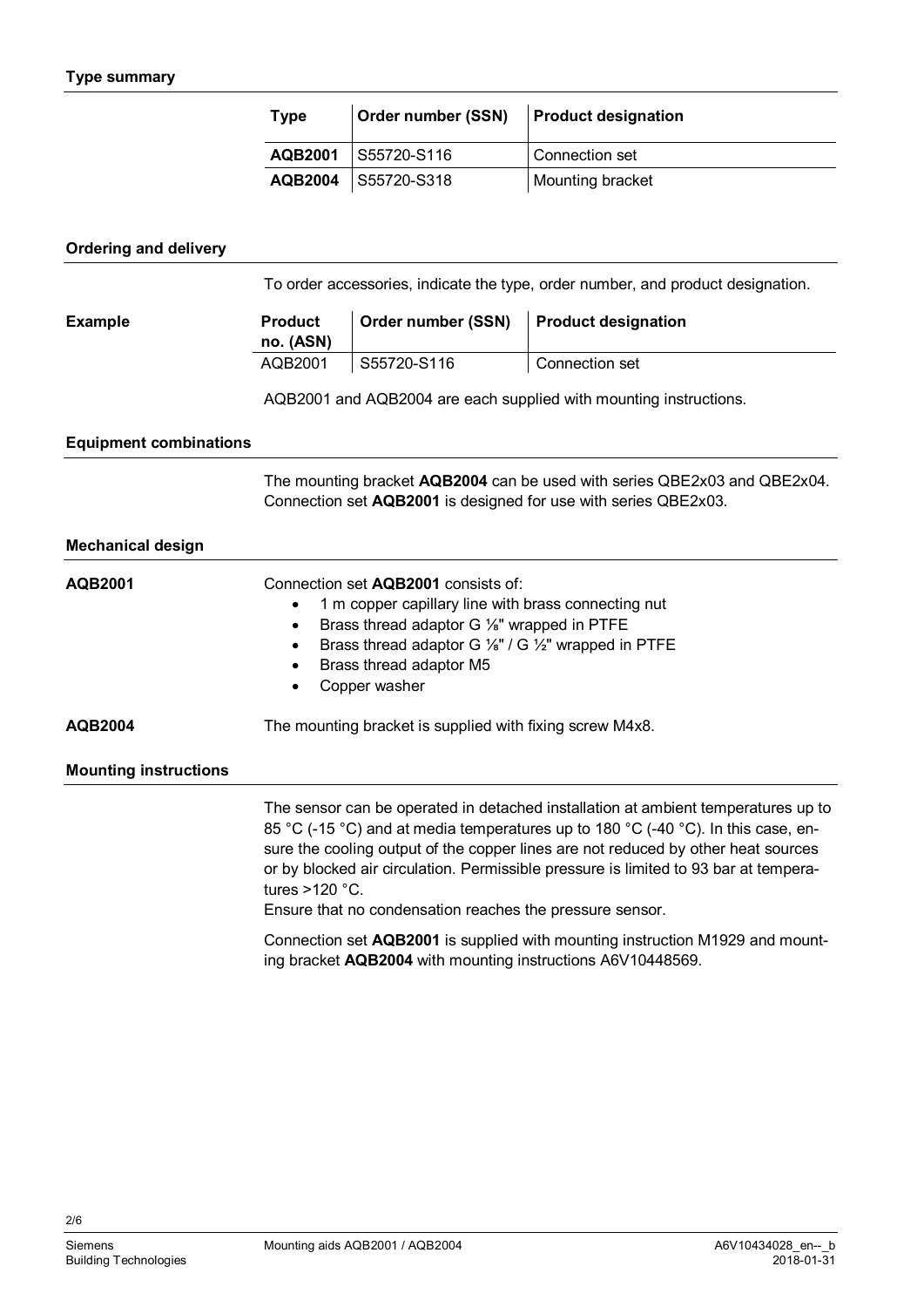**•** Use only designated channels for disposing of the devices.

**•** Comply with all local, applicable regulations.

## **Technical data**

|                           | AQB2001               | AQB2004         |
|---------------------------|-----------------------|-----------------|
| EU conformity (CE)        | CE1T1909xx*)          | CE1T1909xx *)   |
| Material                  | Copper, brass, Teflon | Aluminum        |
| Weight, including packing | $0.152$ kg            | 30 <sub>q</sub> |
| Delivery                  | piece                 | piece           |

\*) The documents can be downloaded from [http://siemens.com/bt/download.](http://siemens.com/bt/download)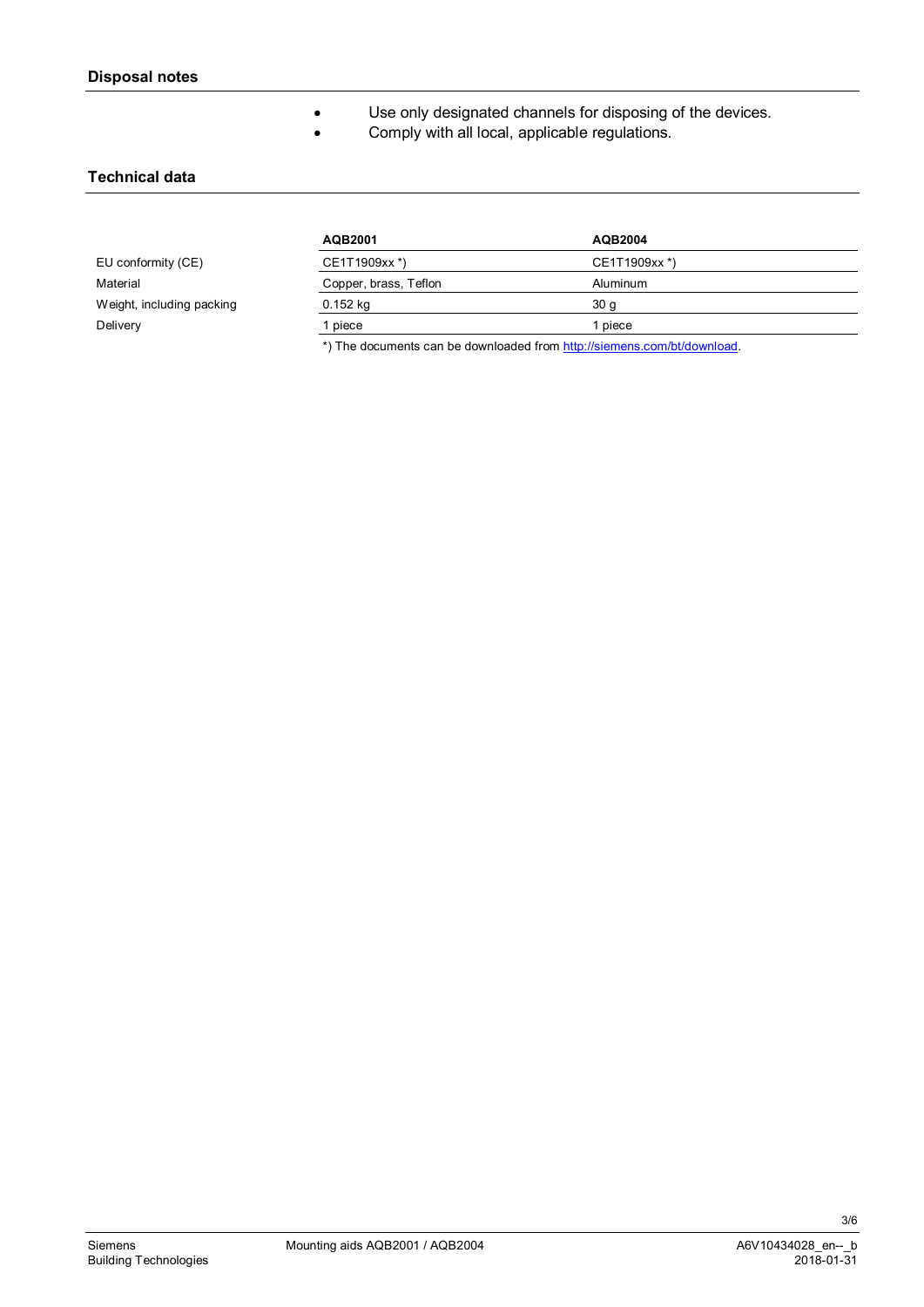



4/6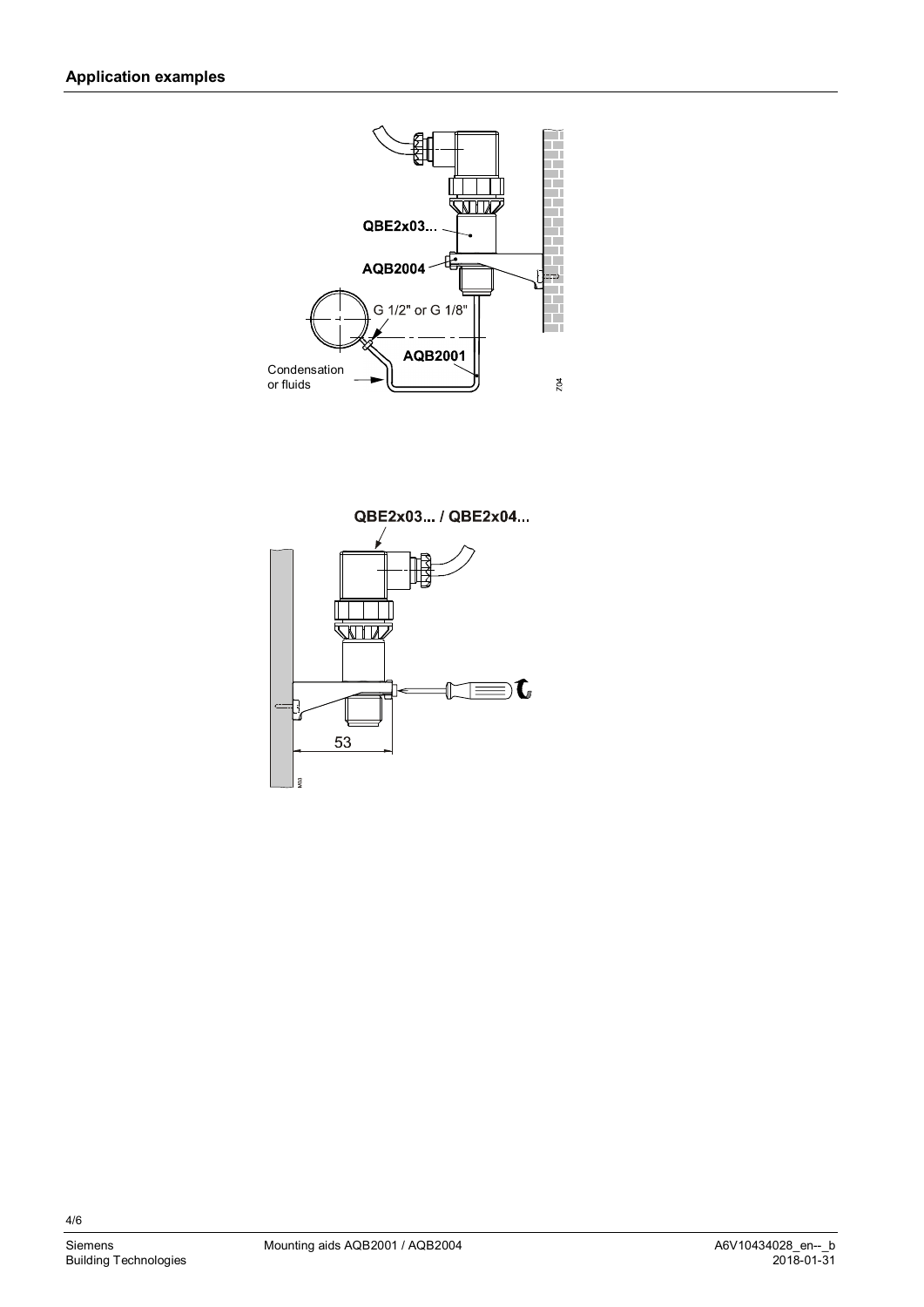## **Connection set AQB2001**



## Key:

- 1. 1 m copper capillary line with brass connecting nut
- 2. Brass thread adaptor G 1/8" wrapped in PTFE
- 3. Brass thread adaptor G 1/8" / G 1/2" wrapped in PTFE
- 4. Brass thread adaptor M5
- 5. Copper washer

## **Mounting bracket AQB2004**



5/6